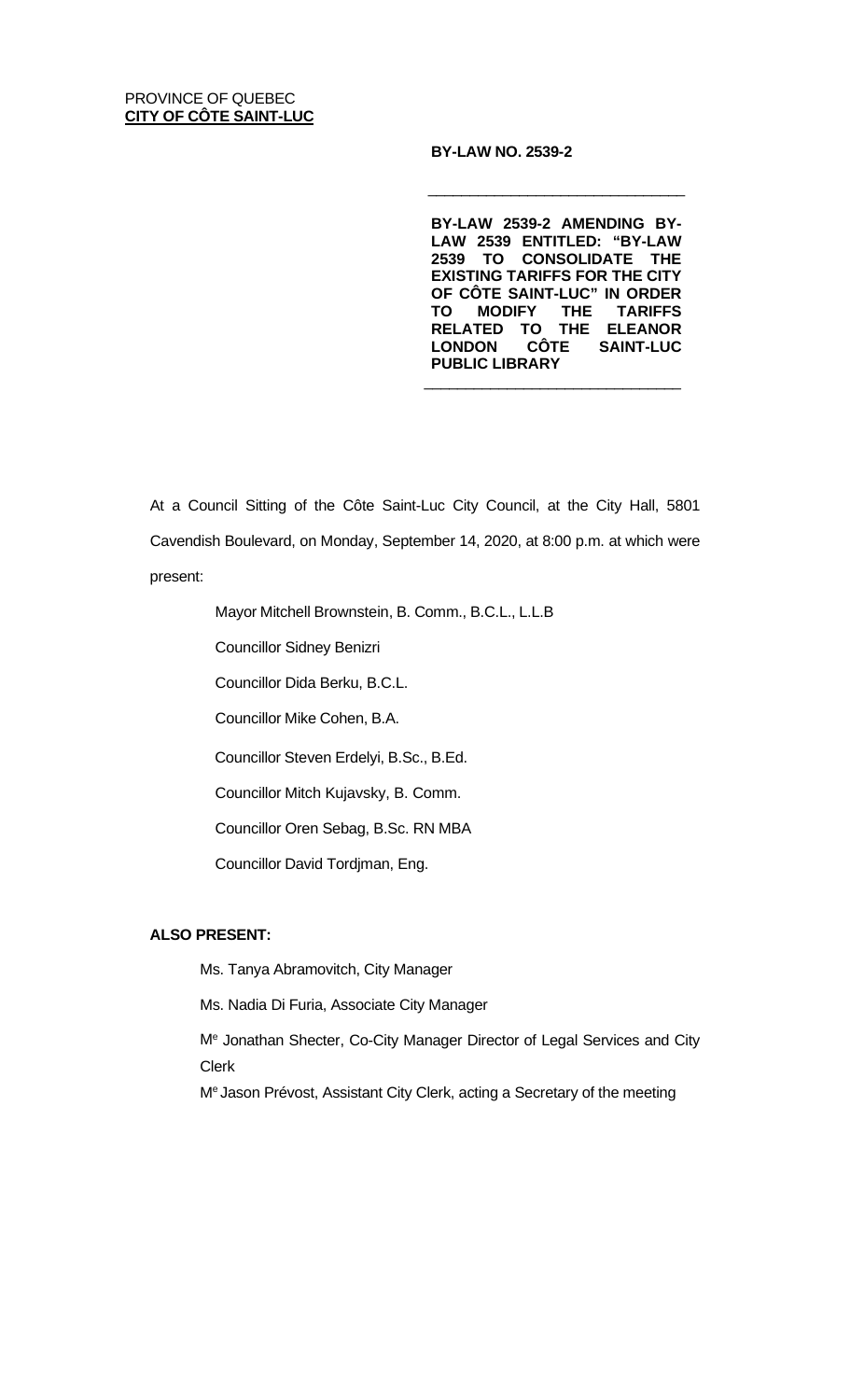WHEREAS a notice of motion for the present By-law was given at a Regular Sitting of the City Council held on August 10, 2020;

THAT it be ordained and enacted by By-law No. 2539-2 entitled "By-law 2539-2 amending By-law 2539 entitled: "By-law 2539 to consolidate the existing tariffs for the City of Côte Saint-Luc" in order to modify the tariffs related to the Eleanor London Côte Saint-Luc Public Library" as follows:

1. Chapter 5 of By-law 2539 entitled: "By-law 2539 to consolidate existing tariffs for the City of Cote Saint-Luc" is hereinafter amended and replaced by the following chapter:

# **CHAPTER 5 ELEANOR LONDON CÔTE SAINT-LUC PUBLIC LIBRARY**

### **Article 5.1**

The fees and fines set by this chapter and more amply delineated at article 5.3 to form an integral part of the present by-law, are collected for activities held within the Eleanor London Côte Saint-Luc Public Library.

### **Article 5.2**

All of the fees set by this chapter do not include G.S.T. and Q.S.T. unless otherwise stated in article 5.3.

### **Article 5.3 Library tariffs**

The tariffs associated with the Eleanor London Côte Saint-Luc Public Library are provided as follows:

#### **1) Membership Fees**

Each person who exercises their borrowing privileges of the library shall pay for a membership according to the following fees:

- a) City of Côte Saint-Luc residents: Free
- b) City of Montreal West residents:

Pursuant to an agreement between the City of Côte-Luc and the City of Montreal West, the City of Montreal West residents may join the Library at the following rates, so long as the agreement remains in force.

| Adult (18-59)                   | \$50.00 |
|---------------------------------|---------|
| Seniors (60+)                   | \$25.00 |
| Child (under 18)                | \$10.00 |
| Family (up 5 people at the same |         |
| address)                        | \$80.00 |

- c) Non-resident children age 17 and under who attend school in Côte Saint-Luc: Free
- d) John Grant students: Free
- e) Teachers who teach at a school in Côte Saint-Luc: Free
- f) Others: An annual fee must be paid as follows:

| Adult (18-59)    | \$175.00 |
|------------------|----------|
| Seniors (60+)    | \$100.00 |
| Child (under 18) | \$100.00 |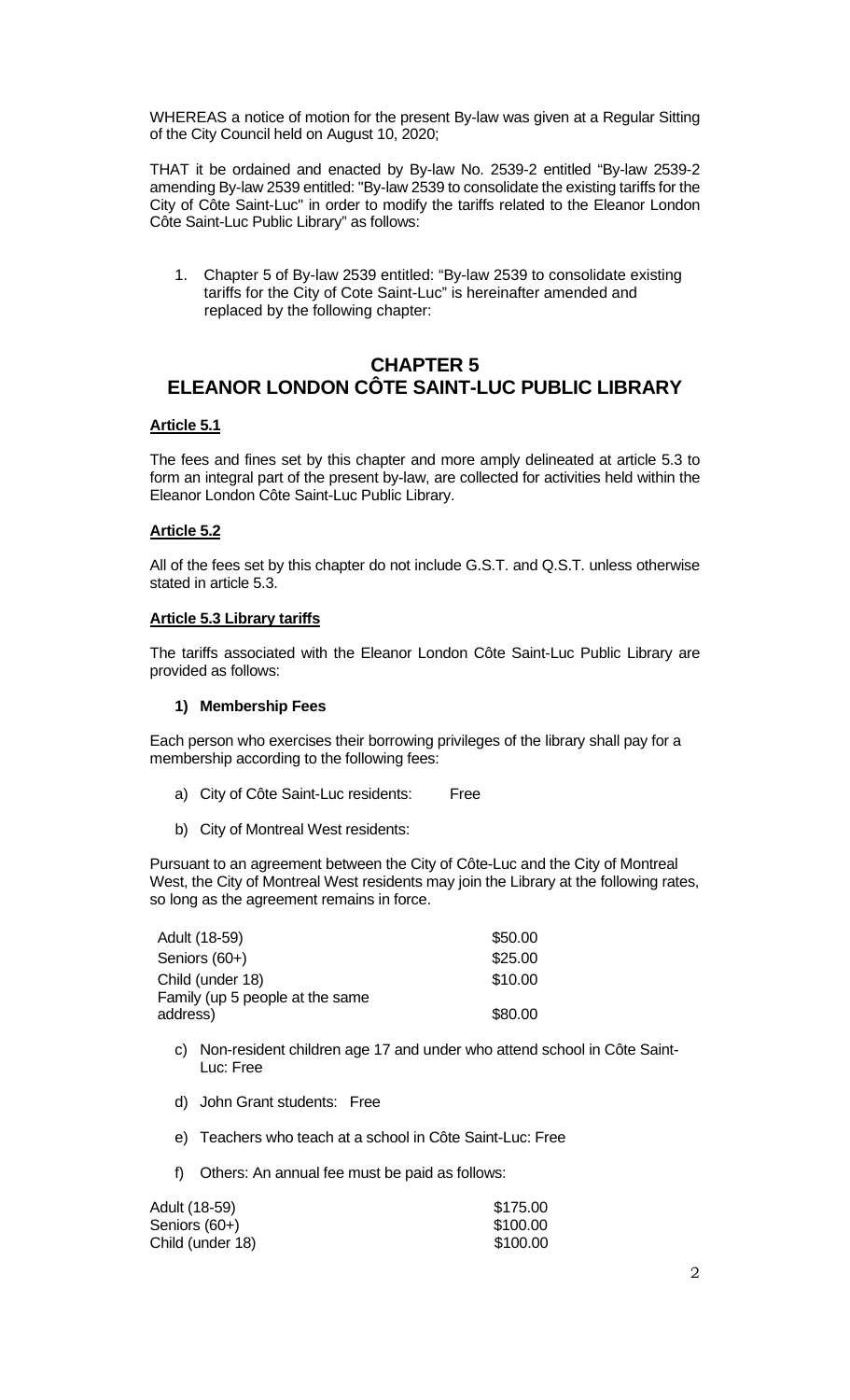Family (up to 5 people at the same address) \$300.00

# **2) Fines for late return of materials per item**

|                           |                     | Per day | To a maximum |
|---------------------------|---------------------|---------|--------------|
| <b>Books</b>              | <b>Adults</b>       | \$0.25  | \$10.00      |
|                           | Fast reads          | \$2.00  | \$10.00      |
| CDs & Cassettes           | <b>Adults</b>       | \$0.25  | \$10.00      |
| Language Kits             |                     | \$1.00  | \$10.00      |
| DVDs/Videos/Blure-        | <b>Adults</b>       | \$1.00  | \$10.00      |
| Rays                      |                     |         |              |
|                           | <b>Quick Flicks</b> | \$2.00  | \$10.00      |
| Videogames                | <b>Adults</b>       | \$1.00  | \$10.00      |
| Interlibrary Loan         |                     | \$2.00  | No maximum   |
| Book club kits            |                     | \$1.00  | \$10.00      |
| Magazines                 |                     | \$0.25  | \$10.00      |
| <b>Electronic Devices</b> |                     | \$5.00  | \$25.00      |

## **3) Fees for long overdue items: \$2.00 billing fee**

## **4) Replacement fees**

| Lost Membership Card | \$2.00                                  |
|----------------------|-----------------------------------------|
| Processing Fee       | \$10.00                                 |
| Lost or damaged item | Billing Fee + Cost of Item + Processing |
|                      | Fee                                     |

## **5) Sales**

| <b>Library Bags</b>  |                        | \$2.00  |
|----------------------|------------------------|---------|
| <b>USBs</b>          |                        | \$10.00 |
| Ear Buds             |                        | \$2.00  |
| Kleenex              |                        | \$0.50  |
| <b>Water bottles</b> |                        | \$10.00 |
| <b>Used books</b>    |                        |         |
|                      | Hardcover              | \$2.00  |
|                      | <b>Trade Paperback</b> | \$1.00  |
|                      | Paperback              | \$0.50  |
|                      | <b>DVD</b>             | \$1.00  |
|                      | <b>CD</b>              | \$0.50  |
|                      | Children's             | \$1.00  |
|                      | hardcover              |         |
|                      | Children's             | \$0.50  |
|                      | paperback              |         |

## **6) Adopt-a-book Program : \$40.00**

### **7) Services**

| Exam invigilation |                          |                 |
|-------------------|--------------------------|-----------------|
|                   | <b>Residents</b>         | \$40.00         |
|                   | Non-residents            | \$100.00        |
| Piano             |                          |                 |
|                   | Rental                   | \$200.00        |
|                   | Moving                   | \$450.00        |
| Photocopies       |                          |                 |
|                   | Black & White            | \$0.10 per page |
|                   | Colour                   | \$0.15 per page |
| Printing          | <b>Balck &amp; White</b> | \$0.10 per page |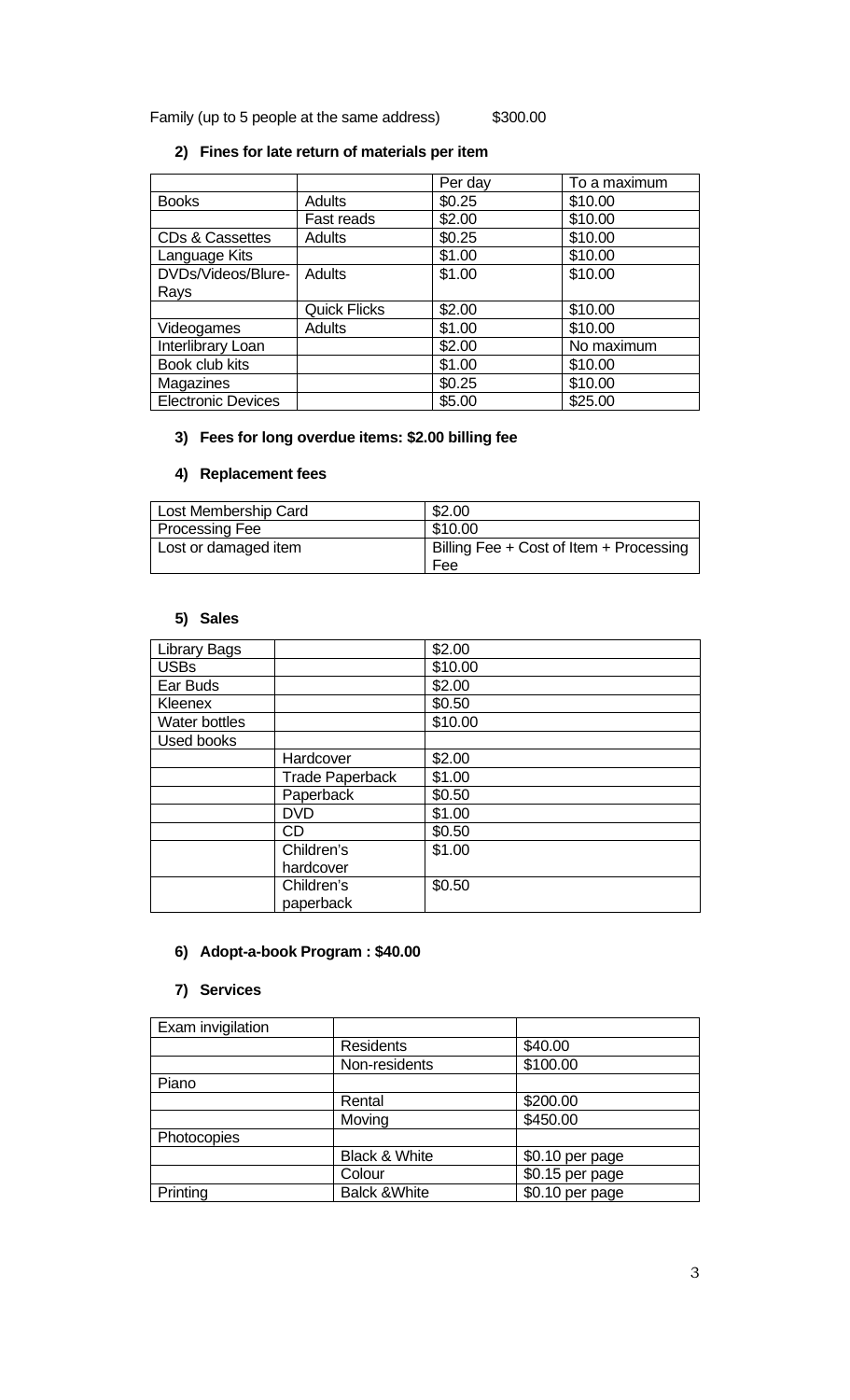## **8) Facility Rentals**

| <b>Auditorium Rental</b> |                 |                   |
|--------------------------|-----------------|-------------------|
|                          | 2 hours minimum | \$125.00 per hour |
|                          | 5 hours of more | \$625.00          |

2. This by-law comes into force according to the law.

(s) Mitchell Brownstein

\_\_\_\_\_\_\_\_\_\_\_\_\_\_\_\_\_\_\_\_\_\_\_ MITCHELL BROWNSTEIN MAYOR

(s) Jason Prévost

\_\_\_\_\_\_\_\_\_\_\_\_\_\_\_\_\_\_\_\_\_\_\_ JASON PRÉVOST ASSISTANT CITY CLERK

## **CERTIFIED TRUE COPY**

**\_\_\_\_\_\_\_\_\_\_\_\_\_\_\_\_\_\_\_\_\_\_ JASON PRÉVOST ASSISTANT CITY CLERK**